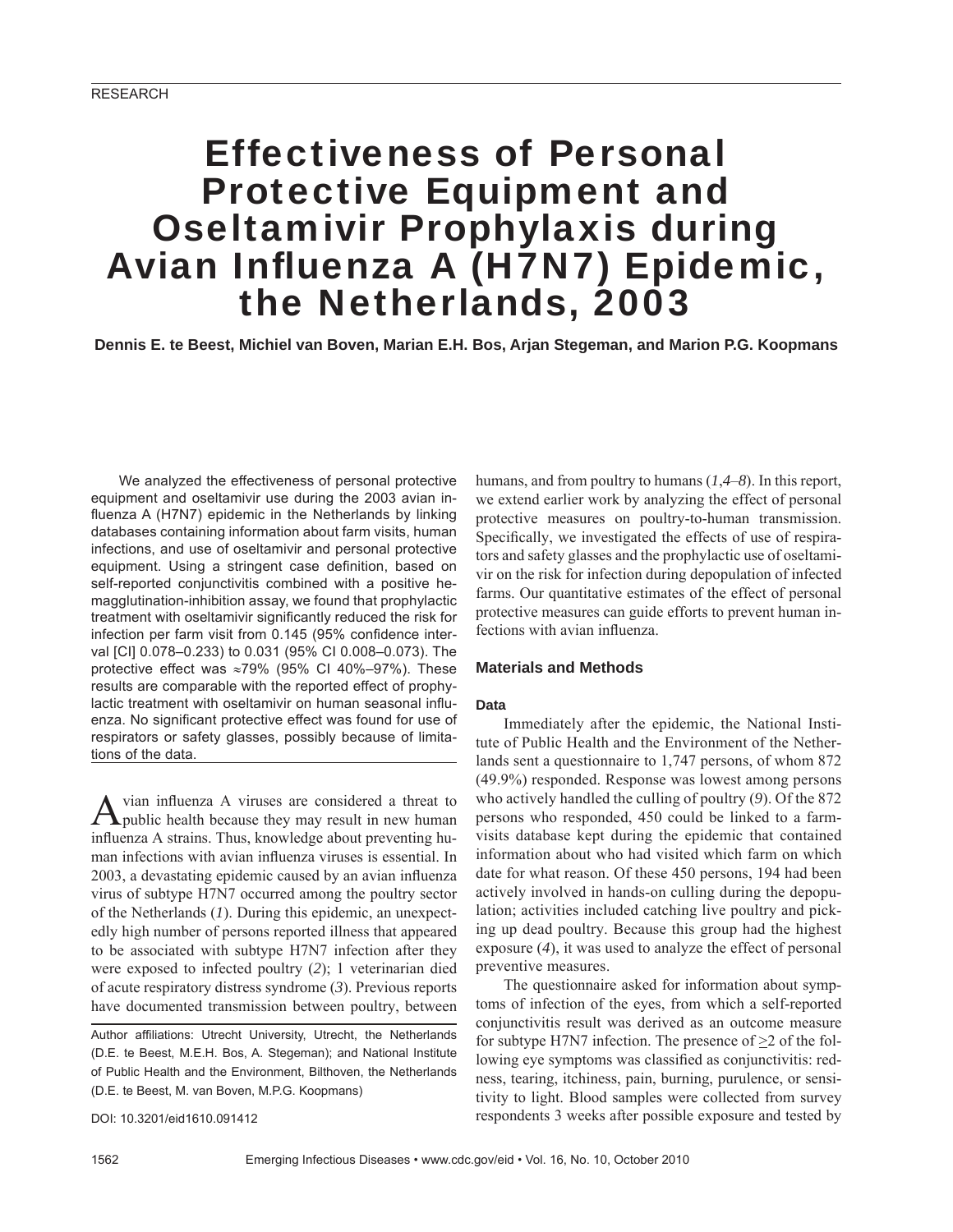a hemagglutination-inhibition (HI) assay for antibodies by using a modified cutoff based on validation studies of persons known to be infected and of nonexposed controls (*10*). The serologic result was available in addition to the selfreported conjunctivitis information.

We used a case definition that combined both outcomes, i.e., a person needed to self-report conjunctivitis and have a positive HI assay result. For sensitivity analysis, both the conjunctivitis and the serologic result were used in separate case definitions.

The survey also contained information about prophylaxis with a neuraminidase inhibitor (oseltamivir [Tamiflu; Roche, Basel, Switzerland]) and the use of personal protective equipment (PPE [safety glasses and respirator]). Beginning on March 14, prophylaxis with oseltamivir (75 mg daily) was prescribed to persons in contact with potentially infected poultry (2 weeks after the first infection was diagnosed and 10 days after culling began). Continuation of oseltamivir treatment was recommended until 2 days after possible exposure. The subtype H7N7 strain that circulated was susceptible to oseltamivir (*2*). To determine oseltamivir use, persons were asked the following questions: 1) Were you prescribed oseltamivir by a medical doctor? (yes/no). 2) If oseltamivir was prescribed, when was it prescribed and when did you stop using it? 3) How often did you fail to take a capsule? Persons who were not prescribed oseltamivir were classified as "did not use." On the basis of the period of use stated in the survey, persons who were prescribed oseltamivir were classified per visit as "used" or "did not use." Within the used category, persons who missed  $\leq$  capsules were classified as consistent users; if more capsules were missed, they were classified as inconsistent users.

PPE (respirator and safety glasses) were provided during the entire epidemic to persons involved in the depopulation. The Dutch Food and Consumer Product Safety Authority provided the PPE and supervised its use. For each visit, workers received new PPE. They were instructed how to use the PPE but received no extensive training. For both respirators and safety glasses, workers were asked the following questions: 1) Did you use respirators/safety glasses (yes/no)? 2) How often did you use respirators/safety glasses (always, almost always, sometimes, almost never, never)? 3) How often did you not use respirators/safety glasses? From responses to these questions, we classified persons into 3 categories: used, sometimes used, and did not use. Persons who had either always or almost always used respirators or safety glasses and who stated that they had not missed using them more than twice were placed in the "used" category. Persons who had not used them were classified as did not use, and all remaining persons with answers were classified as sometimes used. For safety glasses and respirators, information was available only about their use during the whole epidemic and not per visit. We therefore assumed that a person's use of a respirator and safety glasses did not change during the epidemic. The respirators provided were type FFP2 (US equivalent N95, Figure 1), which protected both nose and mouth and were all the same size. Safety glasses covered only the front of the eyes and were open above, below, and on both sides of the eyes (Figure 1). They were effective against splashes but not against dust. No information was available about the overall health of the workers.

## **Statistical Analysis**

The probability of becoming infected during a visit was calculated from the number of visits each person had made and whether each person was infected (according to the case definitions). The analysis comprised only visits to farms with infected poultry. During each visit, a person could either escape infection or become infected. The probability of each sequence of events could be added, from which the probability of infection per visit could be estimated by maximum likelihood (online Technical Appendix, www.cdc.gov/eid/



Figure 1. Poultry worker wearing respirator and safety glasses, the Netherlands, 2003.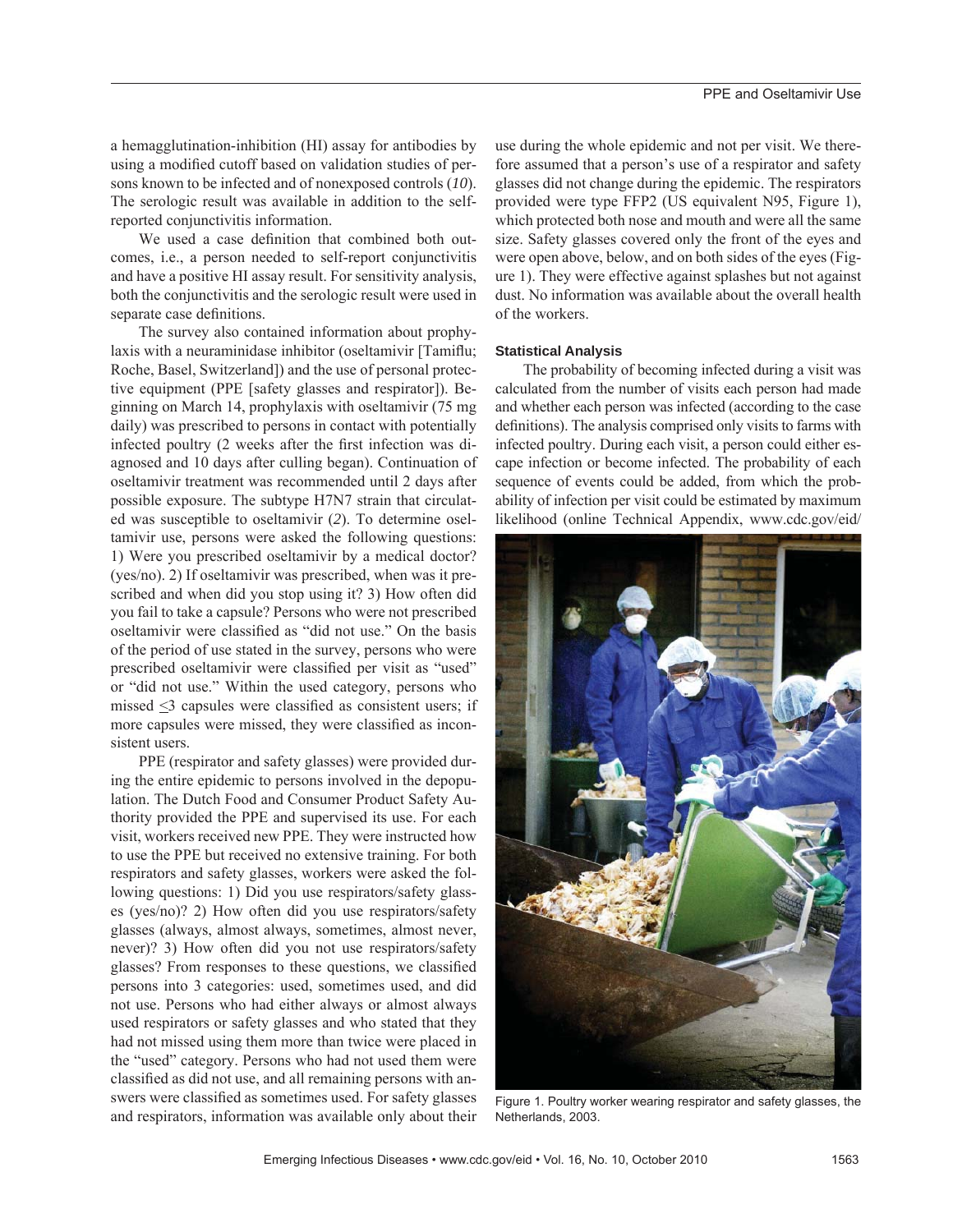## RESEARCH

Table 1. Number of infections and use of oseltamivir prophylaxis during avian influenza A (H7N7) epidemic, on the basis of combined conjunctivitis and serology-based case definition, the Netherlands, 2003\*

|                                           | No. persons |       | No. visits          |        |
|-------------------------------------------|-------------|-------|---------------------|--------|
| Oseltamivir use                           | Infected    | Total | By infected persons | Total† |
| Not prescribed                            |             | 16    |                     | 26     |
| Prescribed but not used during visit      |             | 34    |                     | 64     |
| Prescribed and used consistently          |             | 41    |                     | 85     |
| Prescribed and used inconsistently        |             | 18    |                     | 39     |
| Prescribed and consistency of use unknown |             |       |                     | 18     |
| Prescribed but period of use unknown      |             | 29    |                     | 64     |

\*Data resulted from a survey conducted among poultry workers after the epidemic.

†Because visits were classified into groups, persons may be in 2 categories (prescribed/not used and prescribed/used).

Table 2. Risk for infection with avian influenza A (H7N7) with different levels of oseltamivir use, on the basis of combined conjunctivitis and serology-based case definition, the Netherlands, 2003\*

| Oseltamivir use                                                   | Risk† (95% CI)           |
|-------------------------------------------------------------------|--------------------------|
| Not used                                                          | $0.145(0.078 - 0.233)$   |
| Not prescribed                                                    | $0.161(0.052 - 0.336)$   |
| Prescribed but not used during visit                              | $0.138(0.061 - 0.246)$   |
| Used                                                              | $0.031(0.008 - 0.073)$   |
| Prescribed and used consistently                                  | $0.015(0.0008 - 0.0630)$ |
| Prescribed and used inconsistently                                | $0.049(0.004 - 0.157)$   |
| Prescribed and consistency of use unknown                         | $0.068(0.004 - 0.258)$   |
| Unknown                                                           | $0.019(0.001 - 0.080)$   |
| Prescribed but period of use unknown                              | $0.020(0.001 - 0.080)$   |
| *CI, confidence interval.<br>+Probability of infection per visit. |                          |

content/16/10/1562-Techapp.pdf). The dependent variable in this analysis was the case definition, i.e., whether a person was infected. The probability of infection was calculated according to the categorical level of personal protection used, e.g., use of oseltamivir or not, as independent variables. We calculated confidence intervals (CIs) using profile likelihood methods (*11*). Statistical testing was performed by using likelihood ratio tests (*11*).

For oseltamivir, risk for infection was calculated per group and then aggregated over the groups of persons who had and had not used oseltamivir (Tables 1, 2). Use of respirators, safety glasses, and oseltamivir were classified into the earlier described groups. We then calculated the risk for infection for each combination of groups, e.g., always used respirators/sometimes used safety glasses (Tables 3, 4). Although onset date of infection was unknown, the likelihood function took into account that a person could become infected only once and that infection could occur at any farm visit.

#### **Results**

The 194 persons analyzed together had made 458 active culling visits. A conjunctivitis result was available for 193 persons (36 positive), a serologic result for 131 persons (81 positive), and a combined conjunctivitis/serology result for 130 persons (19 positive). Mean age of the study population was 40 years (range 18–64 years). Most (110) persons were veterinarians. Ninety percent of the study population was male. Persons made an average of 2.4 (range 1–9) active culling visits.

### **Oseltamivir**

Oseltamivir had been prescribed for 159 persons; 35 stated that oseltamivir had not been prescribed. Forty-five

| Table 3. Number of infections and use of respirator and safety glasses during avian influenza A (H7N7) epidemic, on the basis of<br>combined conjunctivitis and serology-based case definition, the Netherlands, 2003* |                     |             |       |                     |       |
|------------------------------------------------------------------------------------------------------------------------------------------------------------------------------------------------------------------------|---------------------|-------------|-------|---------------------|-------|
|                                                                                                                                                                                                                        |                     | No. persons |       | No. visits          |       |
| Respirator used                                                                                                                                                                                                        | Safety glasses used | Infected    | Total | By infected persons | Total |
| Always                                                                                                                                                                                                                 | Always              |             | 19    |                     | 44    |
|                                                                                                                                                                                                                        | Sometimes           |             | 19    | 1.3                 | 53    |
|                                                                                                                                                                                                                        | Not used            |             | 27    |                     | 45    |
| Sometimes                                                                                                                                                                                                              | Always              |             |       |                     |       |
|                                                                                                                                                                                                                        | Sometimes           |             | 17    |                     | 58    |
|                                                                                                                                                                                                                        | Not used            |             | 22    |                     | 45    |
| Not used                                                                                                                                                                                                               | Not used            |             |       |                     |       |
| Unknown                                                                                                                                                                                                                | <b>Unknown</b>      |             | 22    |                     | 43    |

\*Data resulted from a survey conducted among poultry workers after the epidemic. –, no data in this group.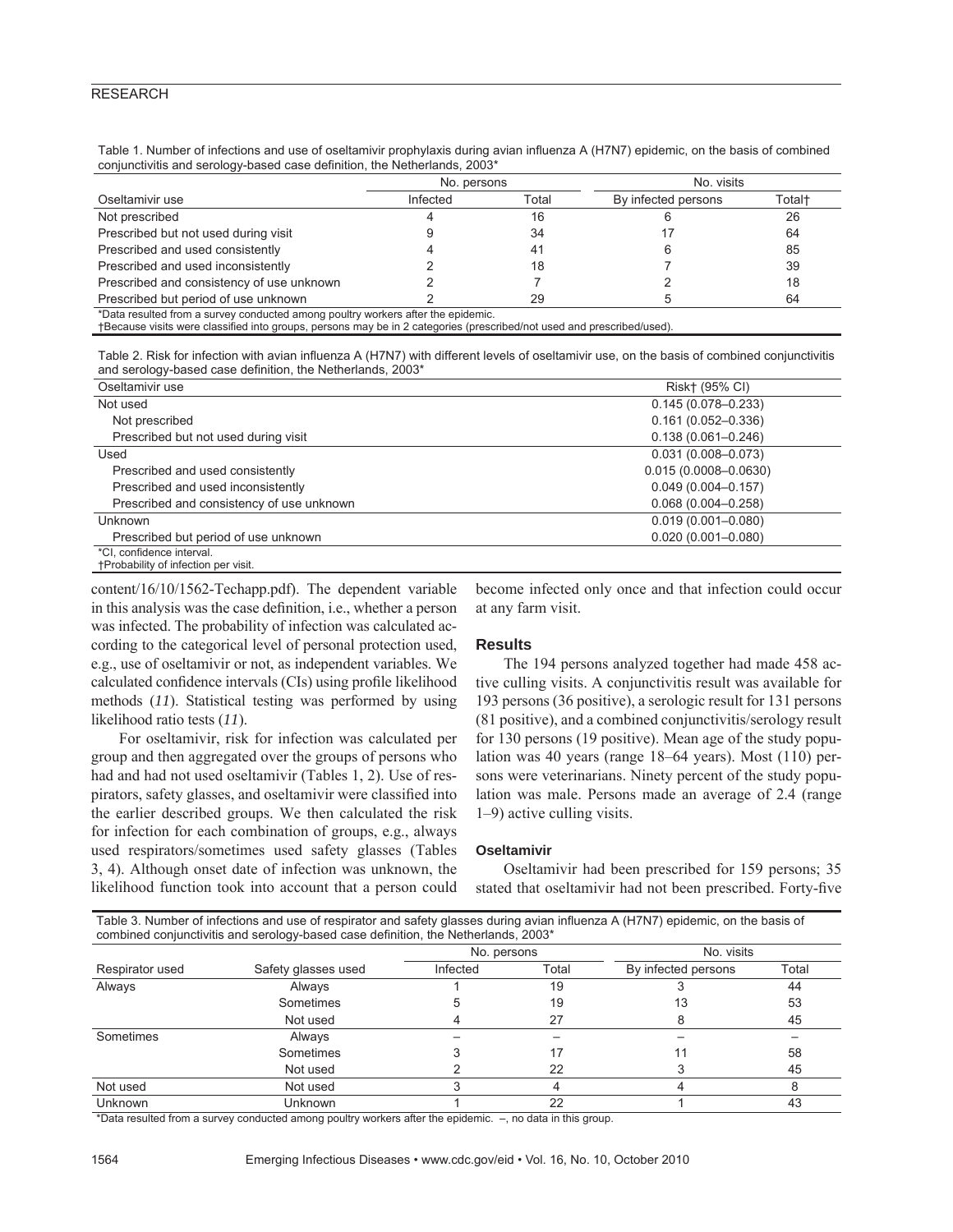| Respirator used                                                                                    | Safety glasses used | Risk† (95% CI)         |
|----------------------------------------------------------------------------------------------------|---------------------|------------------------|
| Always                                                                                             | Always              | $0.023(0.001 - 0.099)$ |
|                                                                                                    | Sometimes           | $0.079(0.018 - 0.188)$ |
|                                                                                                    | Not used            | $0.093(0.029 - 0.204)$ |
| Sometimes                                                                                          | Always              |                        |
|                                                                                                    | Sometimes           | $0.056(0.014 - 0.14)$  |
|                                                                                                    | Not used            | $0.045(0.007 - 0.133)$ |
| Not used                                                                                           | Not used            | $0.408(0.119 - 0.755)$ |
| Unknown                                                                                            | <b>Unknown</b>      | $0.023(0.001 - 0.099)$ |
| *CI, confidence interval; -, no data in this group.<br><b>+Probability of infection per visit.</b> |                     |                        |

Table 4. Risk for infection with avian influenza A (H7N7) with different levels of respirator and safety glasses use, on the basis of combined conjunctivitis and serology-based case definition, the Netherlands, 2003\*

persons for whom oseltamivir had been prescribed did not use it during some of their visits. For the group of 130 (combined case definition), oseltamivir was prescribed for 114 and not prescribed for 16; for 34 persons, oseltamivir was prescribed but not used.

The estimated risk for infection per visit without use of oseltamivir was 0.145 (95% CI 0.078–0.233). This risk dropped significantly to 0.031 (95% CI 0.008–0.073;  $p =$ 0.005) per visit when oseltamivir was used (Table 2; Figure 2). When calculated over the infection probabilities, oseltamivir use had a protective effect of 79% (95% CI 40%– 97%; relative risk [RR] 0.21, 95% CI 0.03–0.60). The risk for infection seemed to increase when oseltamivir was used inconsistently, but this risk did not reach significance.

Results with case definitions that used either the serologic results or self-reported conjunctivitis differed slightly. With the serologic result, the estimated risk for infection without oseltamivir use was 0.513 (95% CI 0.370–0.656). This risk dropped to 0.274 (95% CI 0.157–



Figure 2. Point estimates and 95% confidence intervals of the risk for infection per visit in relation to oseltamivir use for the combined serology/conjunctivitis case definition, the Netherlands, 2003.

0.418;  $p = 0.01$ ) with oseltamivir use (Tables 5, 6), which resulted in a protective effect of 46% (95% CI 19%–68%; RR 0.54, 95% CI 0.32–0.81). With self-reported conjunctivitis used as case definition, the estimated risk for infection without oseltamivir use was 0.115 (95% CI 0.064– 0.180). This risk dropped to 0.073 (95% CI 0.032–0.135;  $p = 0.08$ ) with oseltamivir use (Tables 5, 7), which resulted in a protective effect of 53% (95% CI 2%–82%; RR 0.47, 95% CI 0.18–0.98).

We could not analyze interactions between use of oseltamivir and PPE because the resulting groups would have had too few visits. In the group that always used respirators and protective glasses and the group that sometimes used respirators and protective glasses, oseltamivir use was relatively equal (63%–74%). In the group that sometimes used respirators and did not use safety glasses, oseltamivir was used in 38% of the visits. In the group that did not use safety glasses or respirators, oseltamivir was used in 25% of the visits. These findings indicate no strong correlation.

#### **Respirators and Safety Glasses**

Persons generally were more inclined to use respirators than safety glasses (Tables 3, 8). Persons who always used safety glasses also used a respirator. Only a small number of persons stated they had used no respirator and no safety glasses.

We gauged the effect of using safety glasses by comparing the risk for infection in persons with different safety glasses use within the group who always used respirators (Table 4). Within this group, risk for infection decreased with use of safety glasses; however, this trend was not significant. We gauged the effect of respirator use by comparing the risk for infection in persons with equal levels of safety glasses use but different respirator use (Table 4). Risk for infection was lower in persons who sometimes used a respirator than in persons who always used a respirator (within the groups that sometimes used or did not use safety glasses). Risk was higher for persons who had not used respirators than for those who had sometimes or always used them (within the group that had not used safety glasses). However, the group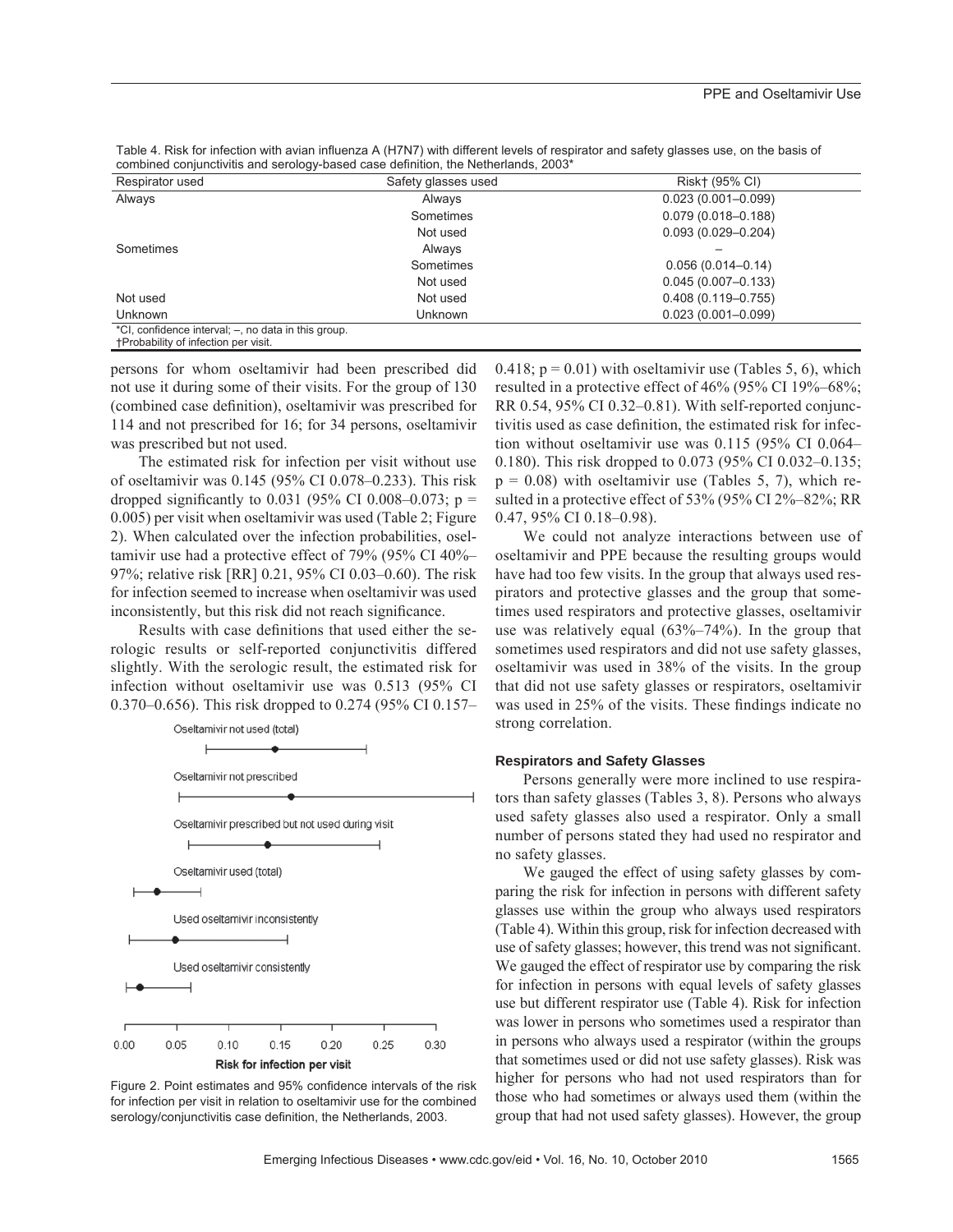## RESEARCH

| Table 5. Comparison of conjunctivitis and serologic result case definitions for number of infections and prophylactic oseltamivir use |  |  |
|---------------------------------------------------------------------------------------------------------------------------------------|--|--|
| during avian influenza A (H7N7) epidemic, the Netherlands, 2003*                                                                      |  |  |

|                                           | Conjunctivitis |         | Serologic result |               |
|-------------------------------------------|----------------|---------|------------------|---------------|
| Oseltamivir use                           | Personst       | Visits± | Persons          | <b>Visits</b> |
| Not prescribed                            | 6/35           | 9/63    | 12/16            | 22/26         |
| Prescribed but not used during visit      | 12/45          | 25/80   | 26/34            | 48/64         |
| Prescribed and used consistently          | 7/54           | 9/113   | 24/41            | 54/85         |
| Prescribed and used inconsistently        | 5/26           | 13/65   | 11/18            | 24/39         |
| Prescribed and consistency of use unknown | 4/9            | 8/23    | 4/7              | 11/18         |
| Prescribed but period of use unknown      | 9/47           | 15/109  | 17/30            | 40/68         |

\*Data resulted from a survey conducted among poultry workers after the epidemic.

†No. persons infected/total no. persons.

‡No. visits by infected persons/total no. visits. Because visits were classified into groups, persons may be in 2 categories (prescribed not used and prescribed used).

that had used neither respirators nor safety glasses was small. In both comparisons, the protective effect of respirators was not statistically significant. In the sensitivity analysis, results for which conjunctivitis and the serologic result were used as case definitions were similar to results with the combined case definition (Table 9).

## **Discussion**

Quantifications of the effect of prophylactic use of oseltamivir on the risk for infection with avian influenza A (H7N7) virus can be used to guide efforts to reduce human infections with avian influenza. The risk for infection per visit was remarkably high among persons who did not use prophylactic oseltamivir (0.145, 95% CI 0.078–0.233). Although significantly lower, the risk for infection per visit for persons who did use oseltamivir prophylactically was still considerable (0.031, 95% CI 0.008–0.073).

Given the lack of research on the prophylactic effect of oseltamivir use on avian influenza in humans, we compared our result with studies on human seasonal influenza. Our estimated protective effect of oseltamivir use (79%) compares with that reported for laboratory-confirmed symptomatic human seasonal influenza, which ranges from 68% to 90%  $(12–17)$ . The protective effect estimated with the case definition based on the serologic result only (46%) is close to the range of 49%–68% found with laboratory-confirmed human influenza  $(12-14)$ . This finding suggests that the specificity of the serologic outcome measure is high, even though in our

study it has a relatively low cutoff (*10*). The standard for use of HI assays in serologic studies is a cutoff of 40. This cutoff was lowered on the basis of evidence from an epidemiologic study in which no serologic responses were found in any of the 89 known infected persons by using the standard criteria, but a high proportion had low-level antibody reactivity with high specificity, which has triggered some debate about the validity of this serologic approach. However, finding a significantly lower risk for persons that used oseltamivir and had antibody reactivity cannot be explained by nonspecific reactivity. Therefore, we conclude that, for some reason, subtype H7N7 infections do not provoke a strong immune response, possibly related to the ocular tropism. Since then, similar findings have been reported (18,19). Finally, the protective effect when conjunctivitis is used as case definition was  $53\%$  in our study, compared with  $29\%$  for human influenza based on influenza-like illness (14), which suggests a reasonable specificity of conjunctivitis as indicator for subtype H7N7 infection.

Considering the effect of oseltamivir in reducing the risk for infection, prophylactic treatment of all persons involved in depopulating farms may seem wise. However, oseltamivir is also the fallback drug used for treating patients with severe influenza, and resistance against oseltamivir has increased in seasonal influenza viruses (20). A decision regarding prophylactic use of oseltamivir in a future epidemic would need to account for the risk for infection, risk for resistance, and severity of the infection.

| Table 6. Risk for infection with avian influenza A (H7N7) with different levels of oseltamivir use, on the basis of serologic result as case<br>definition, the Netherlands, 2003* |                        |
|------------------------------------------------------------------------------------------------------------------------------------------------------------------------------------|------------------------|
| Oseltamivir use                                                                                                                                                                    | Risk† (95% CI)         |
| Not used                                                                                                                                                                           | $0.513(0.370 - 0.656)$ |
| Not prescribed                                                                                                                                                                     | $0.653(0.398 - 0.870)$ |
| Prescribed but not used during visit                                                                                                                                               | $0.446(0.277 - 0.623)$ |
| Used                                                                                                                                                                               | $0.275(0.182 - 0.381)$ |
| Prescribed and used consistently                                                                                                                                                   | $0.294(0.178 - 0.432)$ |
| Prescribed and used inconsistently                                                                                                                                                 | $0.281(0.117 - 0.493)$ |
| Prescribed and consistency of use unknown                                                                                                                                          | $0.181(0.016 - 0.502)$ |
| <b>Unknown</b>                                                                                                                                                                     | $0.274(0.157 - 0.418)$ |
| Prescribed but period of use unknown                                                                                                                                               | $0.274(0.157 - 0.419)$ |
| *CI. confidence interval.                                                                                                                                                          |                        |

†Probability of infection per visit.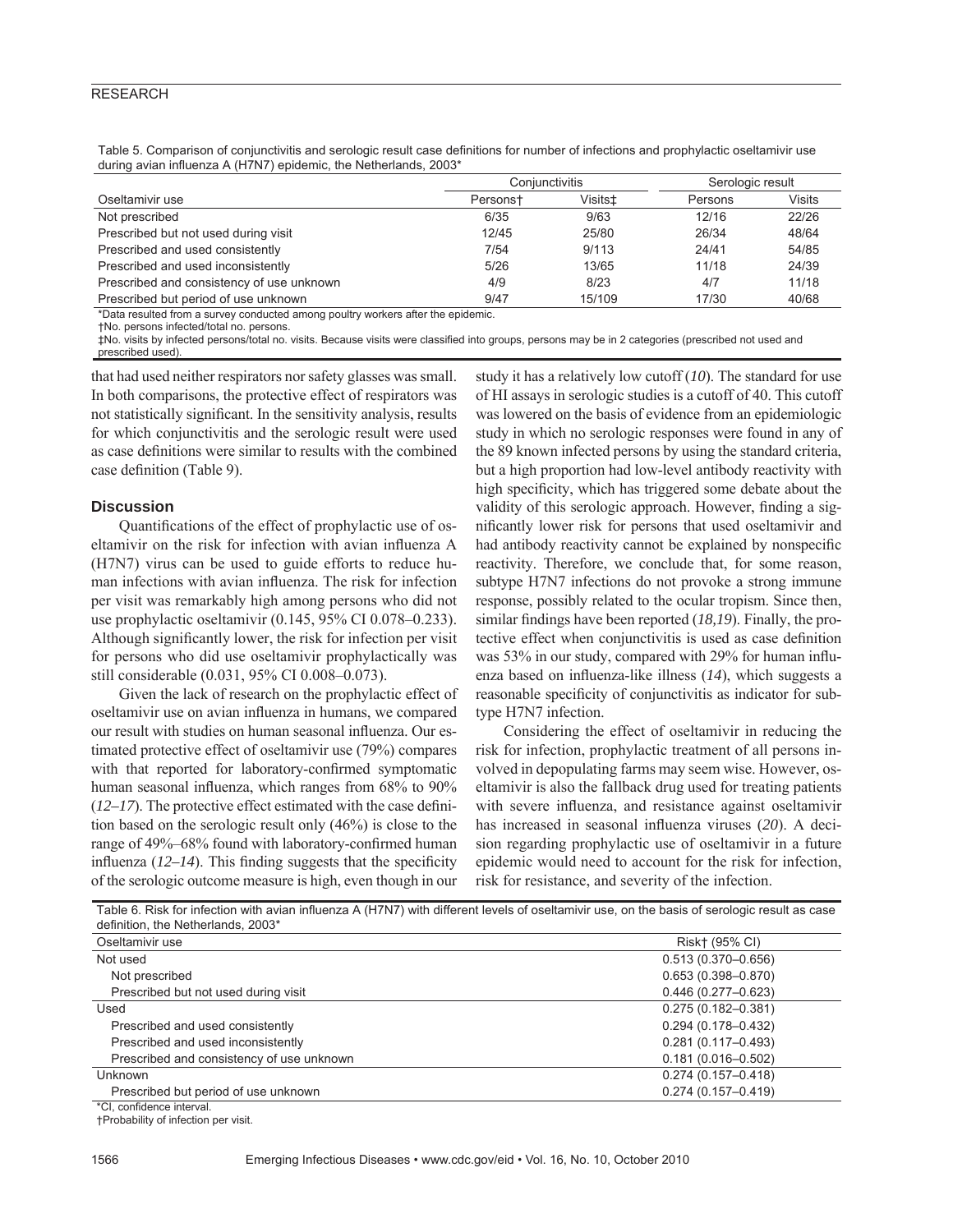| Oseltamivir use                                                          | Risk† (95% CI)         |
|--------------------------------------------------------------------------|------------------------|
| Not used                                                                 | $0.115(0.064 - 0.180)$ |
| Not prescribed                                                           | $0.098(0.040 - 0.189)$ |
| Prescribed but not used during visit                                     | $0.127(0.055 - 0.227)$ |
| Used                                                                     | $0.054(0.026 - 0.097)$ |
| Prescribed and used consistently                                         | $0.041(0.012 - 0.091)$ |
| Prescribed and used inconsistently                                       | $0.052(0.010 - 0.135)$ |
| Prescribed and consistency of use unknown                                | $0.149(0.029 - 0.360)$ |
| Unknown                                                                  | $0.073(0.032 - 0.135)$ |
| Prescribed but period of use unknown                                     | $0.073(0.032 - 0.135)$ |
| *CI, confidence interval.<br><b>+Probability of infection per visit.</b> |                        |

Table 7. Risk for infection with avian influenza A (H7N7) with different levels of oseltamivir use, on the basis of conjunctivitis as case definition, the Netherlands, 2003\*

Although our results provided clear evidence that prophylactic use of oseltamivir is effective in reducing risk for infection, the results were less clear with regard to PPE. In fact, although use of safety glasses appeared to reduce the risk for subtype H7N7 infection, this effect was not significant. Considering that the main symptom of subtype H7N7 is conjunctivitis, safety glasses may protect the eyes to some extent against influenza infection. For respirators, we also did not find a clear protective effect. Persons who always wore respirators may have done work that exposed them more. For both respirators and safety glasses, people received a limited amount of training that perhaps led to in-

effective use of PPE and unsafe removal of contaminated PPE. Respirators were available in only 1 size and thus may not have fit well. The safety glasses were effective against splashes but were open on all sides and were not effective against dust. Possibly the PPE used were not appropriate for the high-exposure work. The number of available visits per group was low, data were also of limited temporal resolution (because PPE use per visit was not available), and potential for a recall bias also existed. Because of these limitations, we cannot conclusively determine from this study that respirators and safety glasses do not provide a protective effect. Findings of an experimental situation (*21,22*) indicated that

|                   | Table 8. Comparison of conjunctivitis and serologic result case definitions for number of infections and use of respirators and safety<br>glasses during avian influenza A (H7N7) epidemic, the Netherlands, 2003* |                |                     |          |               |
|-------------------|--------------------------------------------------------------------------------------------------------------------------------------------------------------------------------------------------------------------|----------------|---------------------|----------|---------------|
|                   |                                                                                                                                                                                                                    | Conjunctivitis |                     | Serology |               |
| Use of respirator | Use of safety glasses                                                                                                                                                                                              | Personst       | Visits <sup>+</sup> | Persons  | <b>Visits</b> |
| Always            | Always                                                                                                                                                                                                             | 3/28           | 5/60                | 11/19    | 30/44         |
|                   | Sometimes                                                                                                                                                                                                          | 7/25           | 16/76               | 12/19    | 38/53         |
|                   | Not used                                                                                                                                                                                                           | 7/38           | 14/65               | 19/27    | 32/45         |
| Sometimes         | Always                                                                                                                                                                                                             |                |                     |          |               |
|                   | Sometimes                                                                                                                                                                                                          | 4/25           | 13/84               | 10/18    | 40/62         |
|                   | Not used                                                                                                                                                                                                           | 5/28           | 12/62               | 10/22    | 19/45         |
| Not used          | Not used                                                                                                                                                                                                           | 4/14           | 6/34                | 4/4      | 8/8           |
| <b>Unknown</b>    | <b>Unknown</b>                                                                                                                                                                                                     | 6/35           | 13/72               | 15/22    | 32/43         |

\*Data resulted from a survey conducted among poultry workers after the epidemic. Totals of respirator and safety glasses use can be derived by adding up the separate groups. –, no data in this group.

†No. infected persons/total no. persons.

‡No. visits by infected persons/total no. visits.

Table 9. Comparison of conjunctivitis and serologic result case definitions for risk for infection with avian influenza A (H7N7) with different level of respirator and safety glass use, the Netherlands, 2003\*

| Use of respirator | Use of safety glasses | Risk† with conjunctivitis used as case<br>definition (95% CI) | Risk† with serology used as case<br>definition (95% CI) |
|-------------------|-----------------------|---------------------------------------------------------------|---------------------------------------------------------|
| Always            | Always                | $0.051(0.012 - 0.127)$                                        | $0.338(0.181 - 0.534)$                                  |
|                   | Sometimes             | $0.063(0.017 - 0.144)$                                        | $0.274(0.125 - 0.471)$                                  |
|                   | Not used              | $0.115(0.050 - 0.210)$                                        | $0.494(0.320 - 0.672)$                                  |
| Sometimes         | Always                |                                                               |                                                         |
|                   | Sometimes             | $0.050(0.015 - 0.114)$                                        | $0.222(0.108 - 0.380)$                                  |
|                   | Not used              | $0.082(0.027 - 0.173)$                                        | $0.233(0.118 - 0.383)$                                  |
| Not used          | Not used              | $0.121(0.039 - 0.261)$                                        | $1(0.463 - 1)$                                          |
| <b>Unknown</b>    | Unknown               | $0.088(0.035 - 0.171)$                                        | $0.48(0.296 - 0.676)$                                   |

*\**CI, confidence interval; –, no data because no persons in this group sometimes used a respirator and always used safety glasses. †Probability of infection per visit.